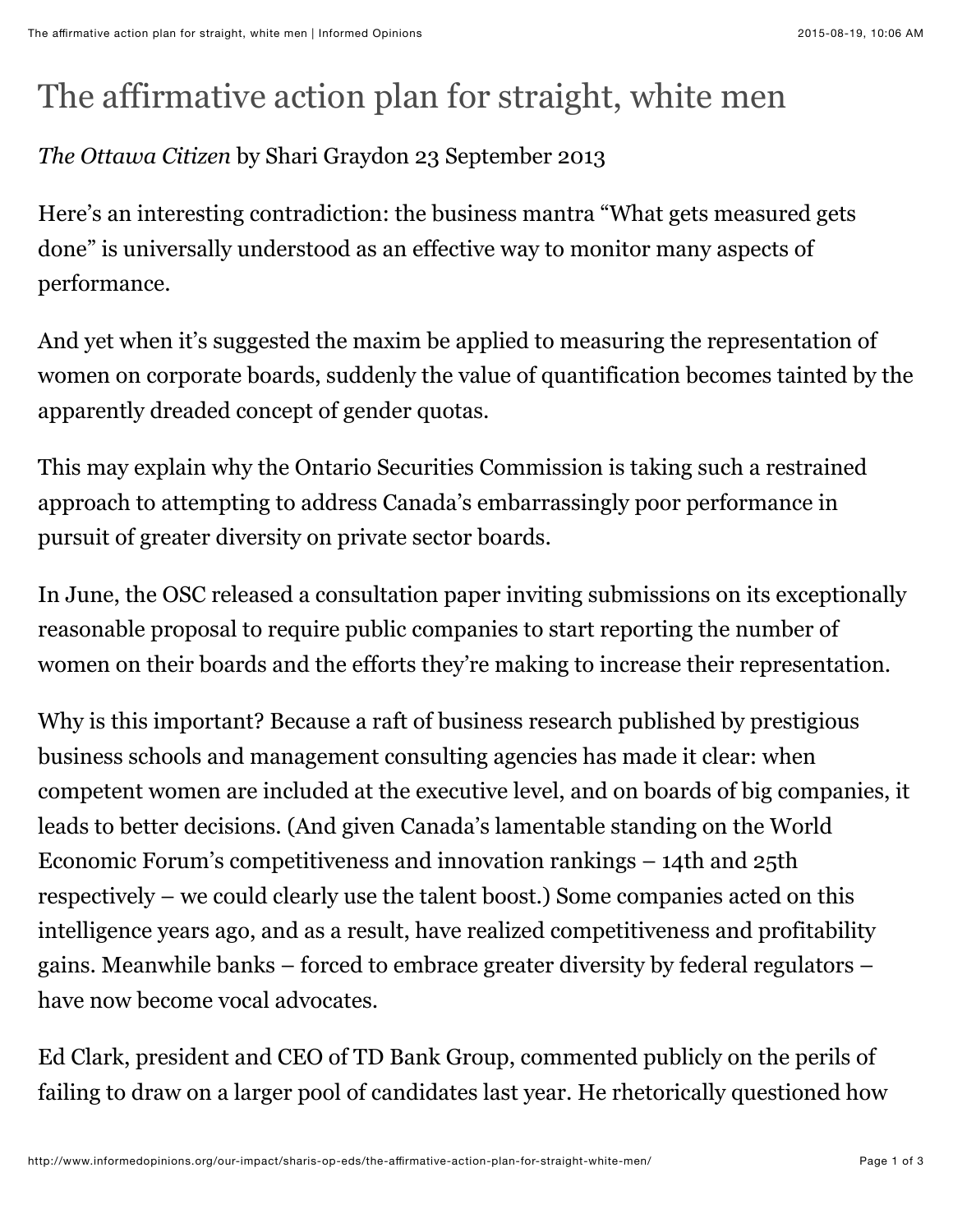he could attract the best people possible and build a better bank if he excluded all women, visible minorities, gay, lesbian and transgendered people, restricting himself to less than 30 per cent of the population.

And yet 43 per cent of the largest publicly traded Canadian companies listed on the TSC still have zero female directors on their boards.

Another 28 per cent have exactly one woman, meaning less than one-third have made any serious attempt to benefit from expanding their search to include the other half of the population. Currently, only 14.5 per cent of public company directors in Canada are women. Investors, are you paying attention? In fact, shareholder activist Carl Icahn – not your typical feminist advocate – made this point in a roundabout way a few years ago on his blog. He argued that the old boys' network approach to recruiting board members from the least threatening guys in one's network was leading to the "survival of the un-fittest."

The truth is, board appointments have been effectively implementing a de facto affirmative action program for straight, white men of a certain age and class for decades. More than 90 per cent of men serving on FTSE 100 company boards were waved into their positions without even undergoing an interview. So, far from reflecting the kind of meritocracy that might be threatened by quotas, the current system is more likely to entrench mediocrity and group think. The OSC might address this by extending the tracking beyond the boards to include the nominating committees that work to populate them.

This would not only increase the committees' ability to identify a wider variety of qualified candidates, but also make it more likely that some of those selected would reflect the more diverse skills, experiences and perspectives desired. Another critical step would be to insist that corporate boards adopt term limits for service.

Already accepted as best practice in the non-profit sector, limits would ensure renewal and permit companies to better adapt to the rapidly changing global economy. (A recent